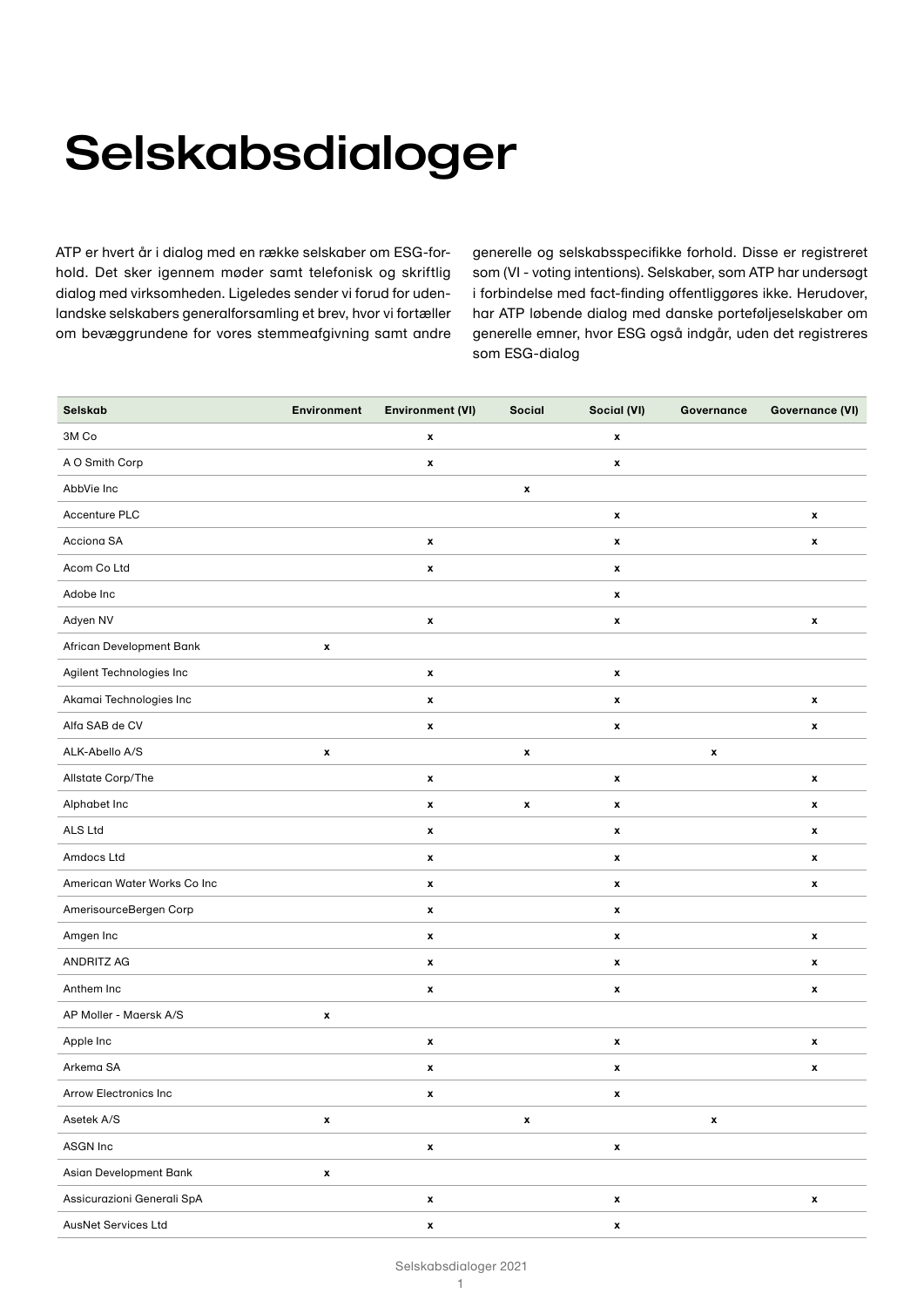| Selskab                                                     | <b>Environment</b> | <b>Environment (VI)</b> | <b>Social</b>      | Social (VI)        | Governance | <b>Governance (VI)</b>    |
|-------------------------------------------------------------|--------------------|-------------------------|--------------------|--------------------|------------|---------------------------|
| Autoliv Inc                                                 |                    | x                       |                    | $\pmb{\mathsf{x}}$ |            | $\pmb{\mathsf{x}}$        |
| Avangrid Inc                                                |                    |                         | $\pmb{\mathsf{x}}$ |                    |            |                           |
| Avast PLC                                                   |                    | x                       |                    | $\pmb{\mathsf{x}}$ |            | $\pmb{\mathsf{x}}$        |
| Aviva PLC                                                   |                    | x                       |                    | $\pmb{\mathsf{x}}$ |            |                           |
| Axfood AB                                                   |                    | x                       |                    | $\pmb{\mathsf{x}}$ |            | $\pmb{\mathsf{x}}$        |
| Azbil Corp                                                  |                    | x                       |                    | $\pmb{\mathsf{x}}$ |            |                           |
| B&M European Value Retail SA                                |                    | x                       |                    | $\pmb{\mathsf{x}}$ |            | $\pmb{\mathsf{x}}$        |
| Bank of Hangzhou Co Ltd                                     |                    |                         |                    | $\pmb{\mathsf{x}}$ |            |                           |
| Baoshan Iron & Steel Co Ltd                                 |                    | x                       |                    | $\pmb{\mathsf{x}}$ |            | $\pmb{\mathsf{x}}$        |
| <b>BASF SE</b>                                              |                    | x                       |                    | $\pmb{\mathsf{x}}$ |            | $\boldsymbol{\mathsf{x}}$ |
| Bayer AG                                                    |                    | $\pmb{\mathsf{x}}$      |                    | $\pmb{\mathsf{x}}$ |            | $\pmb{\mathsf{x}}$        |
| <b>BB Biotech AG</b>                                        |                    | x                       |                    | $\pmb{\mathsf{x}}$ |            |                           |
| Becton Dickinson and Co                                     |                    | x                       | $\pmb{\mathsf{x}}$ | $\pmb{\mathsf{x}}$ |            |                           |
| Berry Global Inc                                            |                    | x                       |                    | $\pmb{\mathsf{x}}$ |            |                           |
| Best Buy Co Inc                                             |                    | x                       |                    | $\pmb{\mathsf{x}}$ |            |                           |
| <b>Black Knight Inc</b>                                     |                    | x                       |                    | $\pmb{\mathsf{x}}$ |            |                           |
| Boozt AB                                                    | x                  |                         | $\pmb{\mathsf{x}}$ |                    | x          |                           |
| <b>Brenntag SE</b>                                          |                    | x                       |                    | $\pmb{\mathsf{x}}$ |            | $\pmb{\mathsf{x}}$        |
| Broadcom Inc                                                |                    | x                       |                    | $\pmb{\mathsf{x}}$ |            |                           |
| <b>Brother Industries Ltd</b>                               |                    | x                       |                    | $\pmb{\mathsf{x}}$ |            | $\pmb{\mathsf{x}}$        |
| <b>Bureau Veritas SA</b>                                    |                    | x                       |                    | $\pmb{\mathsf{x}}$ |            | $\pmb{\mathsf{x}}$        |
| <b>Canadian Apartment Properties REIT</b>                   |                    |                         | $\pmb{\mathsf{x}}$ |                    |            |                           |
| Canadian Pacific Railway Ltd                                |                    | x                       |                    | $\pmb{\mathsf{x}}$ |            |                           |
| <b>Canadian Tire Corp Ltd</b>                               |                    | x                       |                    | x                  |            |                           |
| Capgemini SE                                                |                    | x                       |                    | $\pmb{\mathsf{x}}$ |            | $\pmb{\mathsf{x}}$        |
| Carrefour SA                                                |                    |                         |                    | x                  |            | x                         |
| <b>Celanese Corp</b>                                        |                    | x                       |                    | $\pmb{\mathsf{x}}$ |            |                           |
| Cerner Corp                                                 |                    | $\pmb{\mathsf{x}}$      |                    | $\pmb{\mathsf{x}}$ |            |                           |
| CH Robinson Worldwide Inc                                   |                    | $\pmb{\mathsf{x}}$      |                    | $\pmb{\mathsf{x}}$ |            |                           |
| Check Point Software Technologies Ltd                       |                    | x                       |                    | $\pmb{\mathsf{x}}$ |            | $\pmb{\mathsf{x}}$        |
| Chengdu Xingrong Environment Co Ltd                         |                    | x                       |                    | $\pmb{\mathsf{x}}$ |            |                           |
| Chiba Bank Ltd/The                                          |                    | x                       |                    | $\pmb{\mathsf{x}}$ |            |                           |
| China Everbright Bank Co Ltd                                |                    | x                       |                    | $\pmb{\mathsf{x}}$ |            | $\pmb{\mathsf{x}}$        |
| China Meheco Co Ltd                                         |                    | $\pmb{\mathsf{x}}$      |                    | $\pmb{\mathsf{x}}$ |            |                           |
| China Resources Sanjiu Medical & Phar-<br>maceutical Co Ltd |                    | x                       |                    | $\pmb{\mathsf{x}}$ |            | x                         |
| China South Publishing & Media Group<br>Co Ltd              |                    | x                       |                    | $\pmb{\mathsf{x}}$ |            | x                         |
| <b>China State Construction Engineering</b><br>Corp Ltd     |                    | x                       |                    | $\pmb{\mathsf{x}}$ |            |                           |
| Chipotle Mexican Grill Inc                                  |                    | x                       |                    | $\pmb{\mathsf{x}}$ |            |                           |
| Chubb Ltd                                                   |                    | x                       |                    | x                  |            |                           |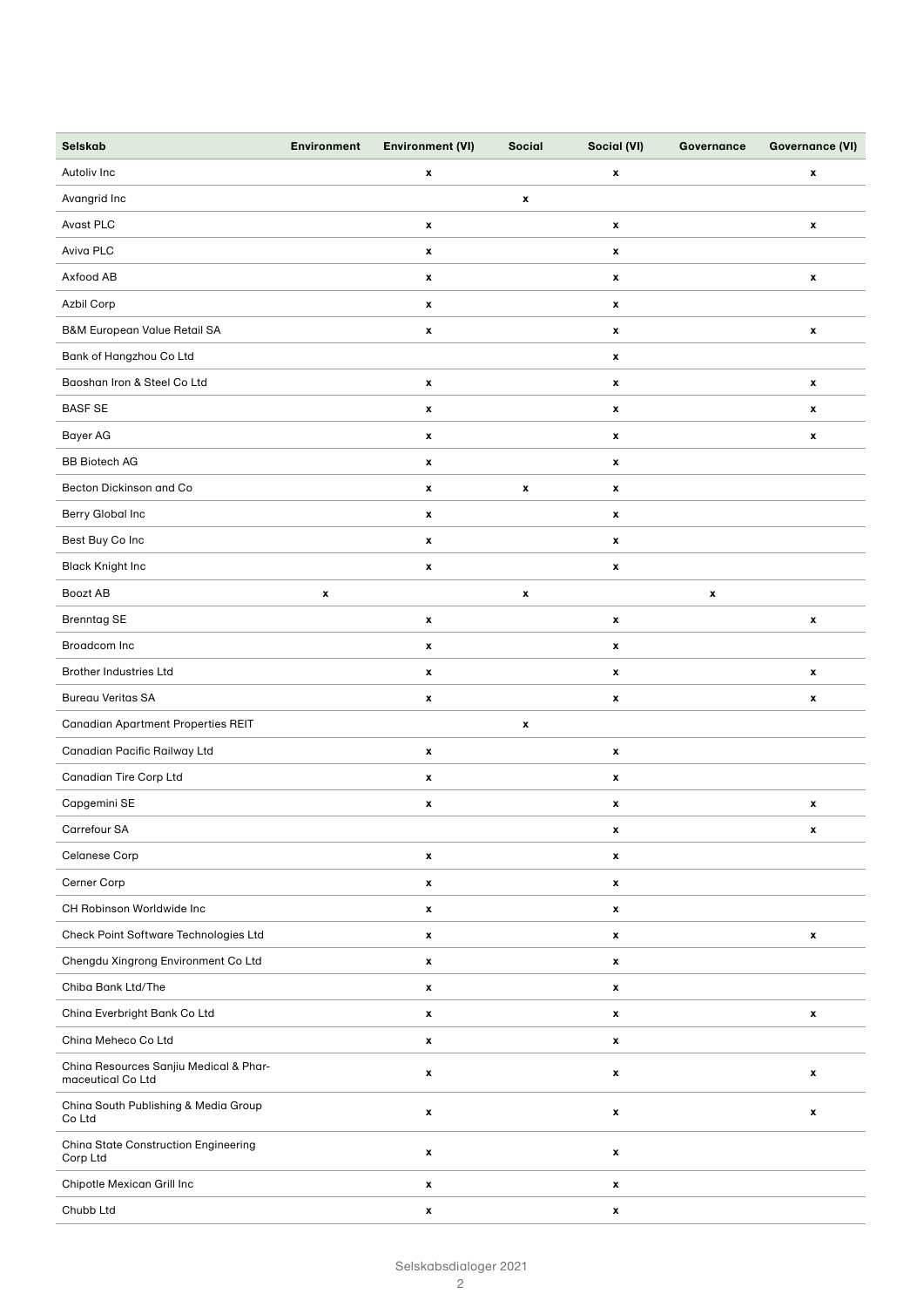| Selskab                                         | <b>Environment</b> | <b>Environment (VI)</b> | Social             | Social (VI)        | Governance | <b>Governance (VI)</b> |
|-------------------------------------------------|--------------------|-------------------------|--------------------|--------------------|------------|------------------------|
| Chugai Pharmaceutical Co Ltd                    |                    | x                       |                    | $\pmb{\mathsf{x}}$ |            | x                      |
| Cie de Saint-Gobain                             |                    | x                       |                    | $\pmb{\mathsf{x}}$ |            | x                      |
| Cie Generale des Etablissements<br>Michelin SCA |                    | x                       |                    | $\pmb{\mathsf{x}}$ |            | x                      |
| Citrix Systems Inc                              |                    | x                       |                    | $\pmb{\mathsf{x}}$ |            |                        |
| CMS Energy Corp                                 | x                  |                         |                    |                    |            |                        |
| COFCO Sugar Holding Co Ltd                      |                    | $\pmb{\mathsf{x}}$      |                    | $\pmb{\mathsf{x}}$ |            |                        |
| Cognizant Technology Solutions Corp             |                    | x                       |                    | $\pmb{\mathsf{x}}$ |            |                        |
| Colgate-Palmolive Co                            |                    |                         | $\pmb{\mathsf{x}}$ |                    |            |                        |
| Comcast Corp                                    |                    | x                       | $\pmb{\mathsf{x}}$ | $\pmb{\mathsf{x}}$ |            |                        |
| Computershare Ltd                               |                    | x                       |                    | $\pmb{\mathsf{x}}$ |            |                        |
| <b>COMSYS Holdings Corp</b>                     |                    | x                       |                    | $\pmb{\mathsf{x}}$ |            |                        |
| Constellation Software Inc/Canada               |                    | $\pmb{\mathsf{x}}$      |                    | $\pmb{\mathsf{x}}$ |            |                        |
| ConvaTec Group PLC                              |                    | x                       |                    | $\pmb{\mathsf{x}}$ |            | x                      |
| Cooper Cos Inc/The                              |                    | $\pmb{\mathsf{x}}$      |                    | $\pmb{\mathsf{x}}$ |            |                        |
| <b>Costco Wholesale Corp</b>                    |                    | $\pmb{\mathsf{x}}$      |                    | $\pmb{\mathsf{x}}$ |            |                        |
| Covestro AG                                     |                    | x                       |                    | $\pmb{\mathsf{x}}$ |            | x                      |
| CSX Corp                                        |                    | x                       |                    | $\pmb{\mathsf{x}}$ |            |                        |
| Cummins Inc                                     |                    |                         | $\pmb{\mathsf{x}}$ |                    |            |                        |
| CVS Health Corp                                 |                    |                         |                    | $\pmb{\mathsf{x}}$ |            |                        |
| Daetwyler Holding AG                            |                    | x                       |                    | $\pmb{\mathsf{x}}$ |            |                        |
| Daifuku Co Ltd                                  |                    | x                       |                    | $\pmb{\mathsf{x}}$ |            |                        |
| Daimler AG                                      |                    | x                       |                    | $\pmb{\mathsf{x}}$ |            | x                      |
| Danske Bank A/S                                 | x                  |                         | $\pmb{\mathsf{x}}$ |                    | x          |                        |
| DaVita Inc                                      |                    | x                       |                    | $\pmb{\mathsf{x}}$ |            | x                      |
| DCC PLC                                         |                    | x                       |                    | x                  |            | x                      |
| Dell Technologies Inc                           |                    | x                       | $\pmb{\mathsf{x}}$ | $\pmb{\mathsf{x}}$ |            | $\pmb{\mathsf{x}}$     |
| Deutsche Post AG                                |                    |                         |                    | x                  |            | x                      |
| Deutsche Telekom AG                             |                    |                         |                    | $\pmb{\mathsf{x}}$ |            | x                      |
| Dexus/AU                                        |                    | $\pmb{\mathsf{x}}$      |                    | $\pmb{\mathsf{x}}$ |            |                        |
| Dfds A/S                                        | $\pmb{\mathsf{x}}$ |                         |                    |                    |            |                        |
| Dick's Sporting Goods Inc                       |                    | $\pmb{\mathsf{x}}$      |                    | $\pmb{\mathsf{x}}$ |            |                        |
| Direct Line Insurance Group PLC                 |                    | $\pmb{\mathsf{x}}$      |                    | x                  |            |                        |
| Discovery Inc                                   |                    | x                       |                    | $\pmb{\mathsf{x}}$ |            |                        |
| Dolby Laboratories Inc                          |                    | $\pmb{\mathsf{x}}$      |                    | $\pmb{\mathsf{x}}$ |            |                        |
| Dollar General Corp                             |                    | $\pmb{\mathsf{x}}$      |                    | $\pmb{\mathsf{x}}$ |            |                        |
| DS Smith PLC                                    |                    |                         |                    | $\pmb{\mathsf{x}}$ |            |                        |
| DSV A/S                                         | x                  |                         |                    |                    |            |                        |
| Eastman Chemical Co                             |                    | x                       |                    | $\pmb{\mathsf{x}}$ |            |                        |
| eBay Inc                                        |                    |                         |                    | x                  |            | $\pmb{\mathsf{x}}$     |
| EDP - Energias de Portugal SA                   |                    |                         |                    | $\pmb{\mathsf{x}}$ |            |                        |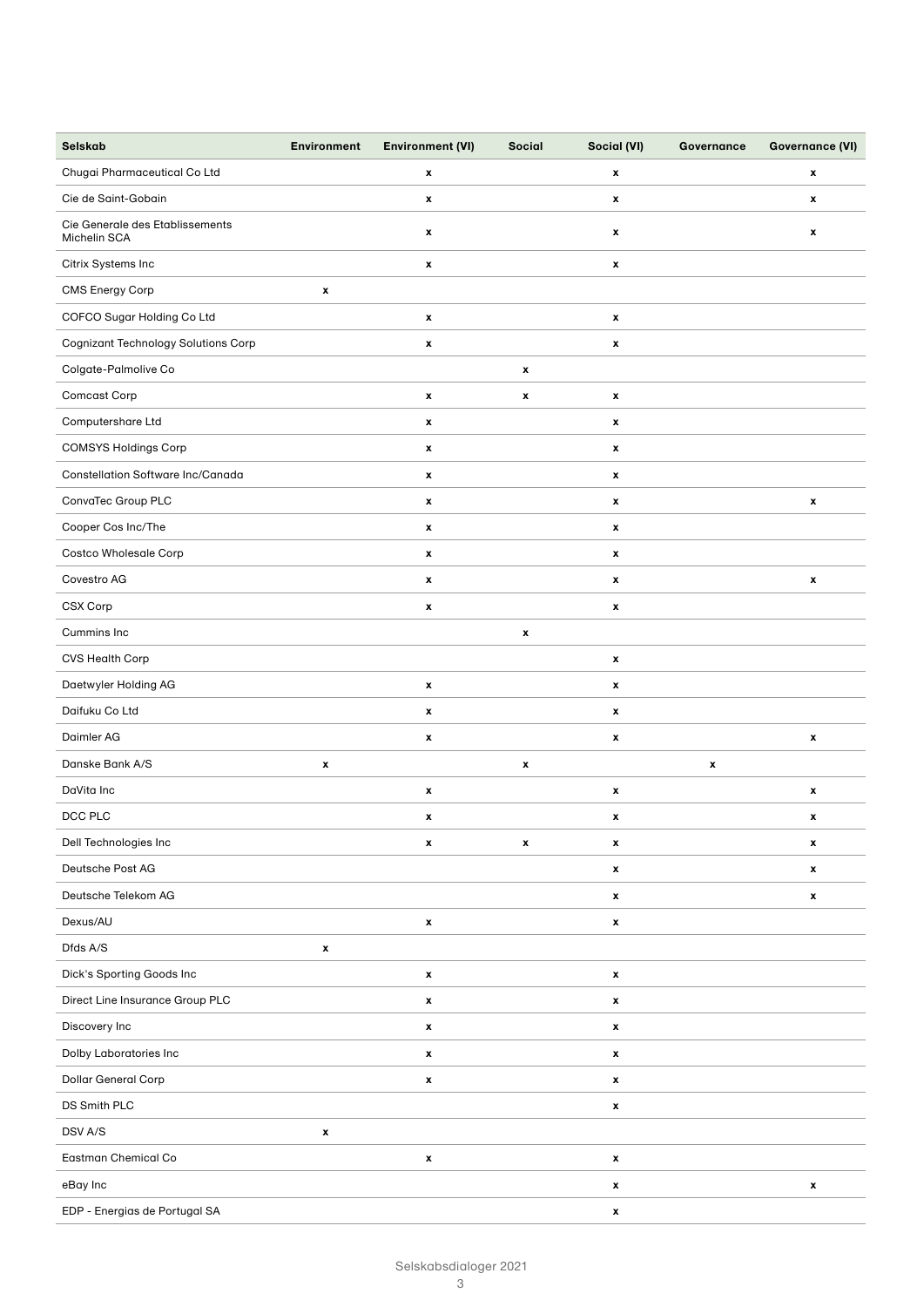| Selskab                                        | <b>Environment</b> | <b>Environment (VI)</b> | Social             | Social (VI)        | Governance         | <b>Governance (VI)</b> |
|------------------------------------------------|--------------------|-------------------------|--------------------|--------------------|--------------------|------------------------|
| <b>EDP Renovaveis SA</b>                       |                    | x                       |                    | $\pmb{\mathsf{x}}$ |                    | x                      |
| Electrocomponents PLC                          |                    | $\pmb{\mathsf{x}}$      |                    | $\pmb{\mathsf{x}}$ |                    |                        |
| Electrolux AB                                  |                    |                         |                    | $\pmb{\mathsf{x}}$ |                    | $\pmb{\mathsf{x}}$     |
| Empire Co Ltd                                  |                    | $\pmb{\mathsf{x}}$      |                    | $\pmb{\mathsf{x}}$ |                    |                        |
| Enel SpA                                       |                    | $\pmb{\mathsf{x}}$      |                    | $\pmb{\mathsf{x}}$ |                    | x                      |
| ENEOS Holdings Inc                             |                    |                         | $\pmb{\mathsf{x}}$ |                    |                    |                        |
| Equity Commonwealth                            |                    | x                       |                    | $\pmb{\mathsf{x}}$ |                    |                        |
| Euronext NV                                    |                    | $\pmb{\mathsf{x}}$      |                    | $\pmb{\mathsf{x}}$ |                    | $\pmb{\mathsf{x}}$     |
| EXEO Group Inc                                 |                    | $\pmb{\mathsf{x}}$      |                    | $\pmb{\mathsf{x}}$ |                    |                        |
| F <sub>5</sub> Inc                             |                    | $\pmb{\mathsf{x}}$      |                    | $\pmb{\mathsf{x}}$ |                    |                        |
| Fiserv Inc                                     |                    | x                       |                    | $\pmb{\mathsf{x}}$ |                    |                        |
| Flowers Foods Inc                              |                    | x                       |                    | $\pmb{\mathsf{x}}$ |                    |                        |
| Fluidra SA                                     |                    |                         |                    | $\pmb{\mathsf{x}}$ |                    | x                      |
| Fomento Economico Mexicano SAB de<br><b>CV</b> |                    | $\pmb{\mathsf{x}}$      |                    | $\pmb{\mathsf{x}}$ |                    | $\pmb{\mathsf{x}}$     |
| Ford Motor Co                                  |                    | $\pmb{\mathsf{x}}$      |                    | x                  |                    | x                      |
| FP Corp                                        |                    | x                       |                    | $\pmb{\mathsf{x}}$ |                    |                        |
| Fresenius Medical Care AG & Co KGaA            |                    | $\pmb{\mathsf{x}}$      |                    | $\pmb{\mathsf{x}}$ |                    | x                      |
| Fresenius SE & Co KGaA                         |                    | $\pmb{\mathsf{x}}$      |                    | $\pmb{\mathsf{x}}$ |                    | $\pmb{\mathsf{x}}$     |
| FUJIFILM Holdings Corp                         |                    | x                       |                    | $\pmb{\mathsf{x}}$ |                    | x                      |
| Fujitsu Ltd                                    |                    |                         |                    | x                  |                    |                        |
| Gaming and Leisure Properties Inc              |                    |                         | $\pmb{\mathsf{x}}$ |                    |                    |                        |
| <b>Garmin Ltd</b>                              |                    | x                       | x                  | $\pmb{\mathsf{x}}$ |                    |                        |
| Gecina SA                                      | x                  |                         |                    |                    |                    |                        |
| Gentex Corp                                    |                    | $\pmb{\mathsf{x}}$      |                    | $\pmb{\mathsf{x}}$ |                    |                        |
| George Weston Ltd/old                          |                    | x                       |                    | x                  |                    | x                      |
| Getinge AB                                     |                    |                         |                    | x                  |                    | $\pmb{\mathsf{x}}$     |
| GF Securities Co Ltd                           |                    |                         |                    | x                  |                    |                        |
| Glanbia PLC                                    |                    | x                       |                    | $\pmb{\mathsf{x}}$ |                    | $\pmb{\mathsf{x}}$     |
| <b>Grand Canyon Education Inc</b>              |                    | $\pmb{\mathsf{x}}$      |                    | x                  |                    |                        |
| <b>Grand City Properties SA</b>                |                    | $\pmb{\mathsf{x}}$      |                    | $\pmb{\mathsf{x}}$ |                    | $\pmb{\mathsf{x}}$     |
| Hangzhou Tigermed Consulting Co Ltd            |                    |                         |                    | x                  |                    |                        |
| <b>Hermes International</b>                    |                    |                         | x                  |                    |                    |                        |
| Hikma Pharmaceuticals PLC                      |                    | $\pmb{\mathsf{x}}$      |                    | x                  |                    | $\pmb{\mathsf{x}}$     |
| Hill-Rom Holdings Inc                          |                    | x                       |                    | $\pmb{\mathsf{x}}$ |                    |                        |
| Hitachi Ltd                                    |                    | $\pmb{\mathsf{x}}$      |                    | $\pmb{\mathsf{x}}$ |                    |                        |
| Hitachi Transport System Ltd                   |                    | x                       |                    | x                  |                    |                        |
| Holcim Ltd                                     |                    |                         |                    |                    | $\pmb{\mathsf{x}}$ |                        |
| Holmen AB                                      |                    | $\pmb{\mathsf{x}}$      |                    | x                  |                    | x                      |
| Hologic Inc                                    |                    | x                       |                    | x                  |                    |                        |
| Home Depot Inc/The                             |                    | x                       |                    | x                  |                    |                        |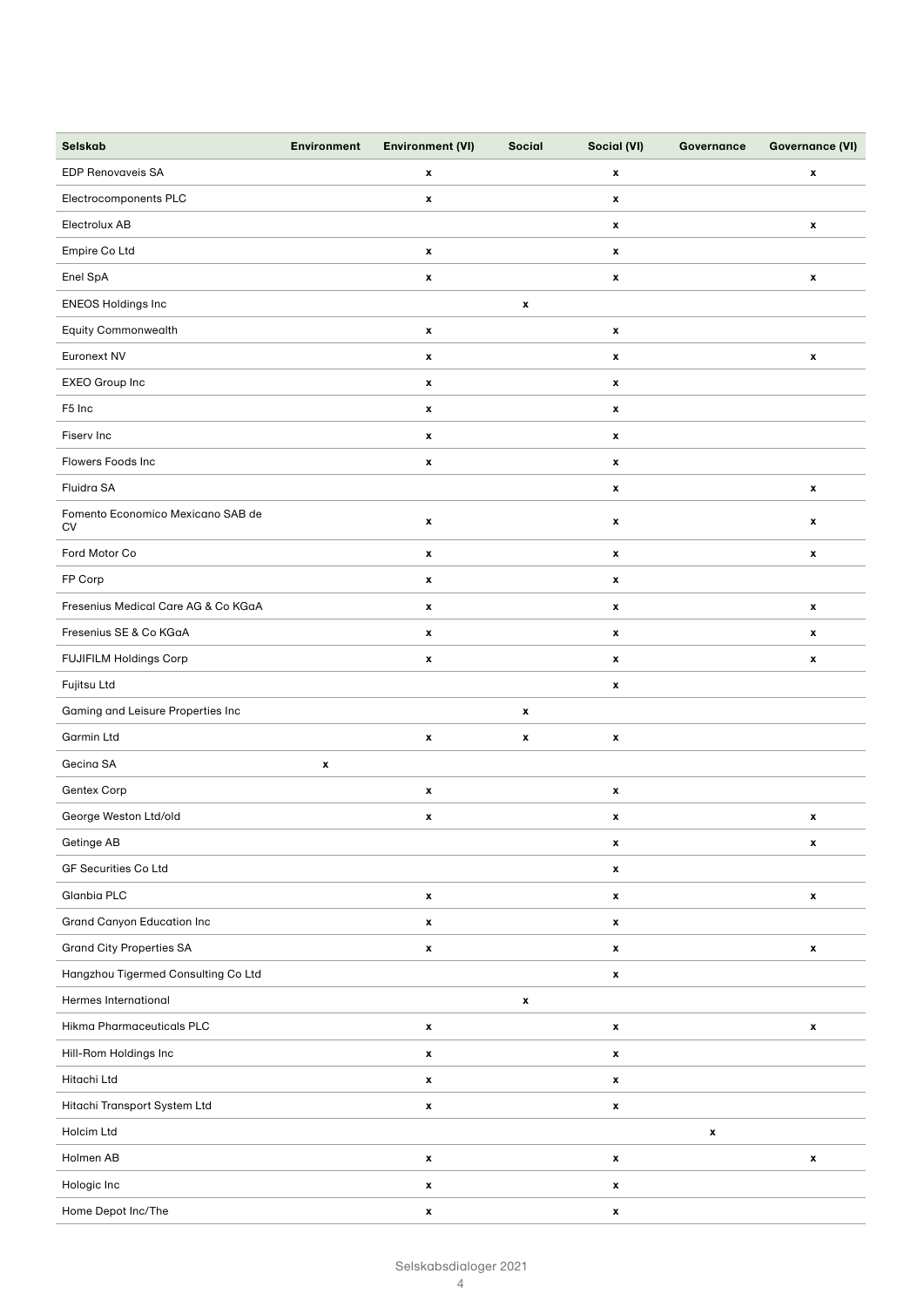| Selskab                                     | <b>Environment</b> | <b>Environment (VI)</b> | <b>Social</b>      | Social (VI)        | Governance         | <b>Governance (VI)</b> |
|---------------------------------------------|--------------------|-------------------------|--------------------|--------------------|--------------------|------------------------|
| Hoya Corp                                   |                    | x                       |                    | x                  |                    |                        |
| Hydro One Ltd                               |                    | x                       |                    | x                  |                    |                        |
| Iberdrola SA                                |                    | x                       |                    | x                  |                    | $\pmb{\mathsf{x}}$     |
| ICA Gruppen AB                              |                    |                         |                    | x                  |                    | x                      |
| <b>ICON PLC</b>                             |                    | $\pmb{\mathsf{x}}$      |                    | $\pmb{\mathsf{x}}$ |                    | $\pmb{\mathsf{x}}$     |
| <b>IMCD NV</b>                              |                    | x                       |                    | x                  |                    | x                      |
| <b>IMI PLC</b>                              |                    | x                       |                    | x                  |                    |                        |
| Industrivarden AB                           |                    |                         |                    | $\pmb{\mathsf{x}}$ |                    | $\pmb{\mathsf{x}}$     |
| Indutrade AB                                |                    | x                       |                    | x                  |                    | $\pmb{\mathsf{x}}$     |
| Intel Corp                                  |                    | $\pmb{\mathsf{x}}$      |                    | $\pmb{\mathsf{x}}$ |                    |                        |
| <b>International Business Machines Corp</b> |                    |                         | $\pmb{\mathsf{x}}$ |                    |                    |                        |
| Intertek Group PLC                          |                    | x                       |                    | x                  |                    |                        |
| ISS A/S                                     | x                  |                         | x                  |                    | $\pmb{\mathsf{x}}$ |                        |
| <b>ITOCHU Corp</b>                          |                    | x                       |                    | x                  |                    |                        |
| Itochu Techno-Solutions Corp                |                    | x                       |                    | x                  |                    |                        |
| J M Smucker Co/The                          |                    | $\pmb{\mathsf{x}}$      |                    | $\pmb{\mathsf{x}}$ |                    | x                      |
| Jacobs Engineering Group Inc                |                    | x                       |                    | x                  |                    |                        |
| Jeronimo Martins SGPS SA                    |                    | x                       |                    | x                  |                    | $\pmb{\mathsf{x}}$     |
| Jilin Aodong Pharmaceutical Group Co<br>Ltd |                    | x                       |                    | x                  |                    | $\pmb{\mathsf{x}}$     |
| Jinduicheng Molybdenum Co Ltd               |                    |                         |                    | x                  |                    |                        |
| Johnson Controls International plc          |                    | $\pmb{\mathsf{x}}$      |                    | $\pmb{\mathsf{x}}$ |                    | x                      |
| Johnson Matthey PLC                         |                    |                         | x                  |                    |                    |                        |
| Kagome Co Ltd                               |                    | x                       |                    | $\pmb{\mathsf{x}}$ |                    |                        |
| Kajima Corp                                 |                    | x                       |                    | x                  |                    |                        |
| Kao Corp                                    |                    |                         |                    | x                  |                    | x                      |
| <b>KDDI Corp</b>                            |                    | x                       |                    | x                  |                    | x                      |
| Kerry Group PLC                             |                    | x                       |                    | $\pmb{\mathsf{x}}$ |                    | $\pmb{\mathsf{x}}$     |
| Kesko Oyj                                   |                    | $\pmb{\mathsf{x}}$      |                    | $\pmb{\mathsf{x}}$ |                    | x                      |
| Keurig Dr Pepper Inc                        |                    | $\pmb{\mathsf{x}}$      |                    | x                  |                    | x                      |
| Kingfisher PLC                              |                    |                         |                    | X                  |                    |                        |
| Kingspan Group PLC                          |                    | $\pmb{\mathsf{x}}$      |                    | $\pmb{\mathsf{x}}$ |                    | $\pmb{\mathsf{x}}$     |
| Knorr-Bremse AG                             |                    | $\pmb{\mathsf{x}}$      |                    | $\pmb{\mathsf{x}}$ |                    | x                      |
| Kobe Bussan Co Ltd                          |                    | x                       |                    | x                  |                    |                        |
| Kojamo Oyj                                  |                    | $\pmb{\mathsf{x}}$      |                    | $\pmb{\mathsf{x}}$ |                    | $\pmb{\mathsf{x}}$     |
| Kone Oyj                                    |                    | $\pmb{\mathsf{x}}$      |                    | X                  |                    | $\pmb{\mathsf{x}}$     |
| Koninklijke Ahold Delhaize NV               |                    |                         |                    | $\pmb{\mathsf{x}}$ |                    | $\pmb{\mathsf{x}}$     |
| Koninklijke DSM NV                          |                    | $\pmb{\mathsf{x}}$      |                    | $\pmb{\mathsf{x}}$ |                    | $\pmb{\mathsf{x}}$     |
| Koninklijke Philips NV                      |                    |                         |                    | $\pmb{\mathsf{x}}$ |                    | x                      |
| Kuehne + Nagel International AG             |                    |                         | $\pmb{\mathsf{x}}$ |                    |                    |                        |
| La Francaise des Jeux SAEM                  |                    |                         |                    | X                  |                    | $\pmb{\mathsf{x}}$     |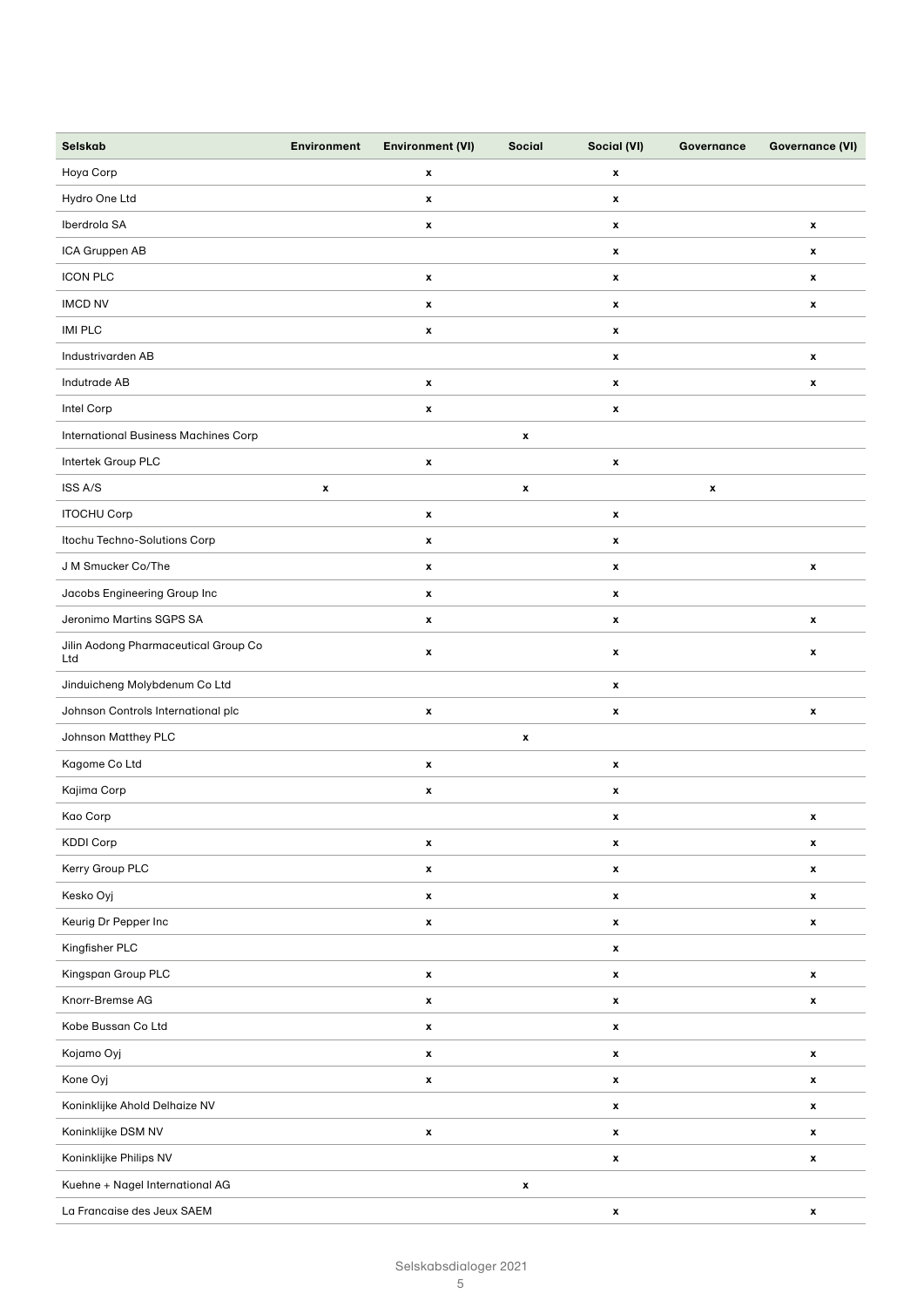| Selskab                             | <b>Environment</b> | <b>Environment (VI)</b> | Social             | Social (VI)        | Governance         | <b>Governance (VI)</b> |
|-------------------------------------|--------------------|-------------------------|--------------------|--------------------|--------------------|------------------------|
| <b>LEG Immobilien SE</b>            |                    | x                       |                    | $\pmb{\mathsf{x}}$ |                    | $\pmb{\mathsf{x}}$     |
| Legrand SA                          |                    | x                       |                    | $\pmb{\mathsf{x}}$ |                    | $\pmb{\mathsf{x}}$     |
| Lixil Corp                          |                    | x                       |                    | $\pmb{\mathsf{x}}$ |                    |                        |
| Loblaw Cos Ltd                      |                    | $\pmb{\mathsf{x}}$      |                    | x                  |                    |                        |
| L'Oreal SA                          |                    |                         | $\pmb{\mathsf{x}}$ |                    |                    |                        |
| LVMH Moet Hennessy Louis Vuitton SE |                    |                         | $\pmb{\mathsf{x}}$ |                    |                    |                        |
| Masco Corp                          |                    | x                       |                    | $\pmb{\mathsf{x}}$ |                    |                        |
| Mastercard Inc                      |                    | x                       |                    | $\pmb{\mathsf{x}}$ |                    |                        |
| McKesson Corp                       |                    | x                       |                    | x                  |                    | $\pmb{\mathsf{x}}$     |
| Medtronic PLC                       |                    |                         | $\pmb{\mathsf{x}}$ |                    |                    |                        |
| Merck & Co Inc                      |                    | x                       |                    | $\pmb{\mathsf{x}}$ |                    | $\pmb{\mathsf{x}}$     |
| Merck KGaA                          |                    | x                       |                    | $\pmb{\mathsf{x}}$ |                    | $\pmb{\mathsf{x}}$     |
| Meta Platforms Inc                  |                    | $\pmb{\mathsf{x}}$      | $\pmb{\mathsf{x}}$ | $\pmb{\mathsf{x}}$ |                    | $\mathbf{x}$           |
| Mettler-Toledo International Inc    |                    | x                       |                    | $\pmb{\mathsf{x}}$ |                    |                        |
| Microsoft Corp                      |                    |                         |                    | x                  |                    | $\pmb{\mathsf{x}}$     |
| Midea Group Co Ltd                  |                    | x                       |                    | $\pmb{\mathsf{x}}$ |                    |                        |
| Mitsubishi Gas Chemical Co Inc      |                    | x                       | $\pmb{\mathsf{x}}$ | $\pmb{\mathsf{x}}$ |                    |                        |
| Mitsubishi UFJ Financial Group Inc  |                    | x                       |                    | $\pmb{\mathsf{x}}$ |                    |                        |
| Mitsui & Co Ltd                     |                    | x                       | $\pmb{\mathsf{x}}$ | $\pmb{\mathsf{x}}$ |                    |                        |
| Mitsui OSK Lines Ltd                |                    |                         | $\pmb{\mathsf{x}}$ |                    |                    |                        |
| Mondelez International Inc          |                    | x                       |                    | x                  |                    | $\pmb{\mathsf{x}}$     |
| Monster Beverage Corp               |                    | x                       |                    | $\pmb{\mathsf{x}}$ |                    | $\pmb{\mathsf{x}}$     |
| Nanoform Finland Plc                |                    |                         |                    | $\pmb{\mathsf{x}}$ |                    | $\pmb{\mathsf{x}}$     |
| National Bank of Canada             |                    | x                       |                    | x                  |                    | $\pmb{\mathsf{x}}$     |
| <b>National Grid PLC</b>            |                    | x                       |                    | x                  |                    |                        |
| NEC Corp                            |                    | x                       |                    | x                  |                    |                        |
| Nestle SA                           |                    | $\pmb{\mathsf{x}}$      |                    | $\pmb{\mathsf{x}}$ |                    | $\pmb{\mathsf{x}}$     |
| Next PLC                            |                    | x                       |                    | $\pmb{\mathsf{x}}$ |                    | x                      |
| Nippo Corp                          |                    | x                       |                    | $\pmb{\mathsf{x}}$ |                    |                        |
| Nippon Express Co Ltd               |                    | $\pmb{\mathsf{x}}$      |                    | $\pmb{\mathsf{x}}$ |                    |                        |
| Nippon Yusen KK                     |                    | $\pmb{\mathsf{x}}$      |                    | $\pmb{\mathsf{x}}$ |                    |                        |
| Nissan Chemical Corp                |                    | $\pmb{\mathsf{x}}$      |                    | $\pmb{\mathsf{x}}$ |                    |                        |
| Nissin Foods Holdings Co Ltd        |                    | $\pmb{\mathsf{x}}$      |                    | x                  |                    | $\pmb{\mathsf{x}}$     |
| NKT A/S                             | $\pmb{\mathsf{x}}$ |                         | $\pmb{\mathsf{x}}$ |                    | $\pmb{\mathsf{x}}$ |                        |
| NN Group NV                         |                    | x                       |                    | x                  |                    | x                      |
| Norfolk Southern Corp               |                    | $\pmb{\mathsf{x}}$      |                    | $\pmb{\mathsf{x}}$ |                    |                        |
| Norsk Hydro ASA                     |                    | x                       |                    | x                  |                    | x                      |
| NTG Nordic Transport Group A/S      | $\pmb{\mathsf{x}}$ |                         |                    |                    |                    |                        |
| <b>Nuance Communications Inc</b>    |                    | x                       |                    | $\pmb{\mathsf{x}}$ |                    |                        |
| Obayashi Corp                       |                    | $\pmb{\mathsf{x}}$      |                    | x                  |                    |                        |
| Ono Pharmaceutical Co Ltd           |                    | $\pmb{\mathsf{x}}$      |                    | $\pmb{\mathsf{x}}$ |                    | x                      |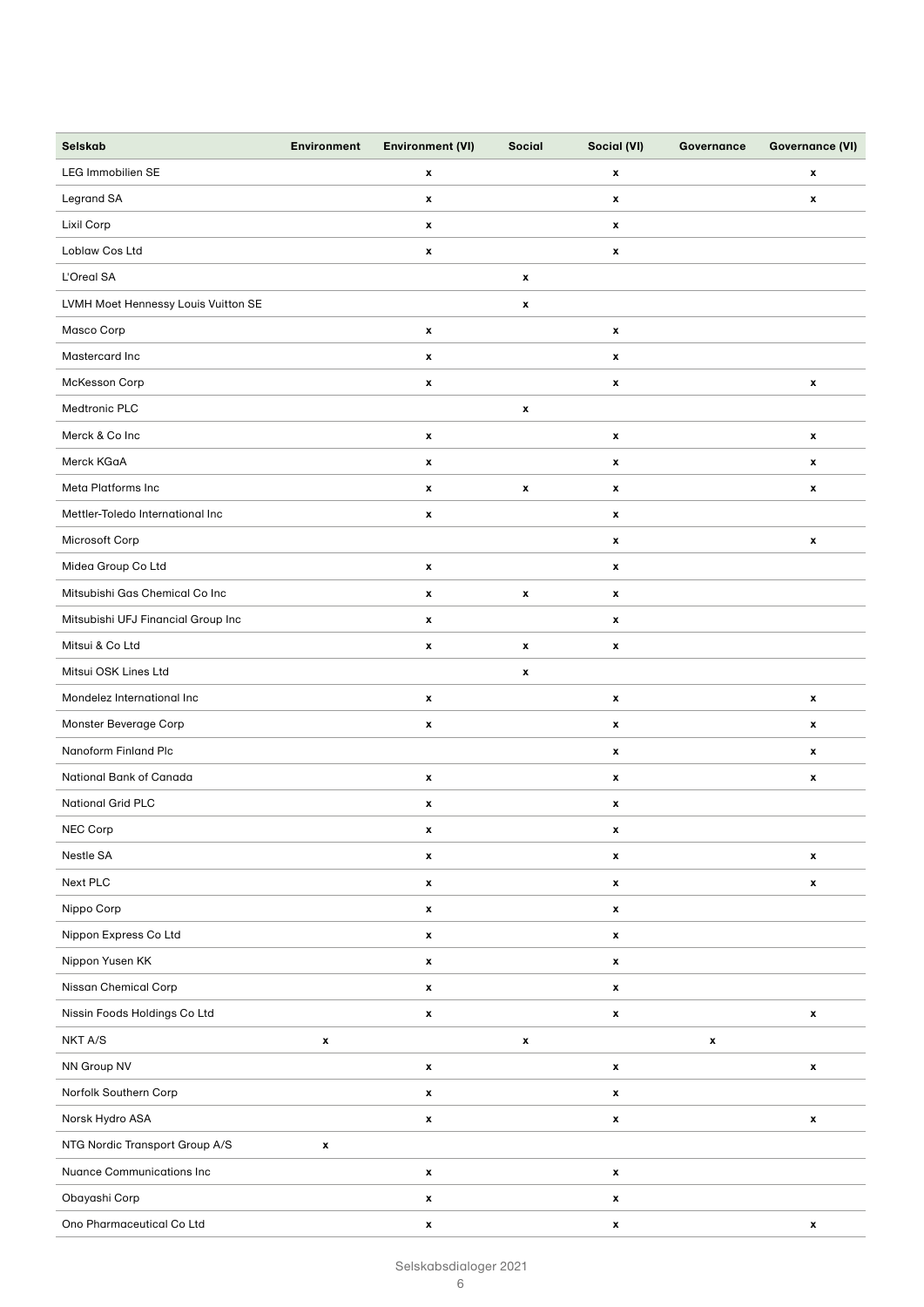| Selskab                                 | <b>Environment</b> | <b>Environment (VI)</b> | Social             | Social (VI)        | Governance         | <b>Governance (VI)</b> |
|-----------------------------------------|--------------------|-------------------------|--------------------|--------------------|--------------------|------------------------|
| Oracle Corp                             |                    |                         | $\pmb{\mathsf{x}}$ |                    |                    |                        |
| O'Reilly Automotive Inc                 |                    | x                       |                    | $\pmb{\mathsf{x}}$ |                    |                        |
| Osaka Gas Co Ltd                        |                    | $\pmb{\mathsf{x}}$      |                    | $\pmb{\mathsf{x}}$ |                    |                        |
| Ossur HF                                | $\pmb{\mathsf{x}}$ |                         | $\pmb{\mathsf{x}}$ |                    | $\pmb{\mathsf{x}}$ |                        |
| OZ Minerals Ltd                         |                    | x                       |                    | $\pmb{\mathsf{x}}$ |                    | $\pmb{\mathsf{x}}$     |
| PACCAR Inc                              |                    |                         | $\pmb{\mathsf{x}}$ |                    |                    |                        |
| Pandora A/S                             | $\pmb{\mathsf{x}}$ |                         | $\pmb{\mathsf{x}}$ |                    | $\pmb{\mathsf{x}}$ |                        |
| Pentair PLC                             |                    |                         | $\pmb{\mathsf{x}}$ |                    |                    |                        |
| Per Aarsleff Holding A/S                |                    |                         | $\pmb{\mathsf{x}}$ |                    |                    |                        |
| PerkinElmer Inc                         |                    |                         | $\pmb{\mathsf{x}}$ |                    |                    |                        |
| Pfizer Inc                              |                    |                         | $\pmb{\mathsf{x}}$ |                    |                    |                        |
| Phoenix Group Holdings PLC              |                    | x                       |                    | $\pmb{\mathsf{x}}$ |                    | $\pmb{\mathsf{x}}$     |
| Polymetal International PLC             |                    | $\pmb{\mathsf{x}}$      |                    | $\pmb{\mathsf{x}}$ |                    | $\pmb{\mathsf{x}}$     |
| Popular Inc                             |                    |                         | $\pmb{\mathsf{x}}$ |                    |                    |                        |
| PPG Industries Inc                      |                    |                         | $\pmb{\mathsf{x}}$ |                    |                    |                        |
| Procter & Gamble Co/The                 |                    |                         | $\pmb{\mathsf{x}}$ |                    |                    |                        |
| Progressive Corp/The                    |                    | x                       |                    | $\pmb{\mathsf{x}}$ |                    |                        |
| Public Storage                          |                    |                         | $\pmb{\mathsf{x}}$ |                    |                    |                        |
| Publicis Groupe SA                      |                    | x                       |                    | $\pmb{\mathsf{x}}$ |                    | $\pmb{\mathsf{x}}$     |
| QIAGEN NV                               |                    | $\pmb{\mathsf{x}}$      |                    | $\pmb{\mathsf{x}}$ |                    | $\pmb{\mathsf{x}}$     |
| Quanta Services Inc                     |                    | x                       |                    | x                  |                    |                        |
| Quest Diagnostics Inc                   |                    | x                       |                    | $\pmb{\mathsf{x}}$ |                    |                        |
| Qurate Retail Inc                       |                    | $\pmb{\mathsf{x}}$      |                    | $\pmb{\mathsf{x}}$ |                    | $\pmb{\mathsf{x}}$     |
| RealPage Inc                            |                    | x                       |                    | x                  |                    |                        |
| Red Electrica Corp SA                   |                    | x                       |                    | x                  |                    | x                      |
| Regal Rexnord Corp                      |                    | x                       |                    | x                  |                    |                        |
| Republic Services Inc                   |                    | $\pmb{\mathsf{x}}$      |                    | $\pmb{\mathsf{x}}$ |                    |                        |
| Ritchie Bros Auctioneers Inc            |                    | x                       |                    | x                  |                    |                        |
| ROCKWOOL International A/S              | $\pmb{\mathsf{x}}$ |                         | $\pmb{\mathsf{x}}$ |                    | $\pmb{\mathsf{x}}$ |                        |
| Roper Technologies Inc                  |                    | $\pmb{\mathsf{x}}$      |                    | $\pmb{\mathsf{x}}$ |                    |                        |
| Ross Stores Inc                         |                    | x                       |                    | $\pmb{\mathsf{x}}$ |                    |                        |
| Royal Bank of Canada                    |                    | $\pmb{\mathsf{x}}$      | $\pmb{\mathsf{x}}$ | $\pmb{\mathsf{x}}$ |                    |                        |
| Sanofi                                  |                    |                         | $\pmb{\mathsf{x}}$ |                    |                    |                        |
| Science Applications International Corp |                    | $\pmb{\mathsf{x}}$      |                    | $\pmb{\mathsf{x}}$ |                    |                        |
| Scout24 SE                              |                    | x                       |                    | x                  |                    | x                      |
| Seagate Technology Holdings PLC         |                    | $\pmb{\mathsf{x}}$      | $\pmb{\mathsf{x}}$ | $\pmb{\mathsf{x}}$ |                    | $\pmb{\mathsf{x}}$     |
| SEB SA                                  |                    |                         |                    | x                  |                    |                        |
| Segro PLC                               |                    | $\pmb{\mathsf{x}}$      |                    | $\pmb{\mathsf{x}}$ |                    |                        |
| Sekisui House Ltd                       |                    |                         |                    | $\pmb{\mathsf{x}}$ |                    |                        |
| Service Corp International/US           |                    | $\pmb{\mathsf{x}}$      |                    | x                  |                    |                        |
| SG Holdings Co Ltd                      |                    | $\pmb{\mathsf{x}}$      |                    | $\pmb{\mathsf{x}}$ |                    |                        |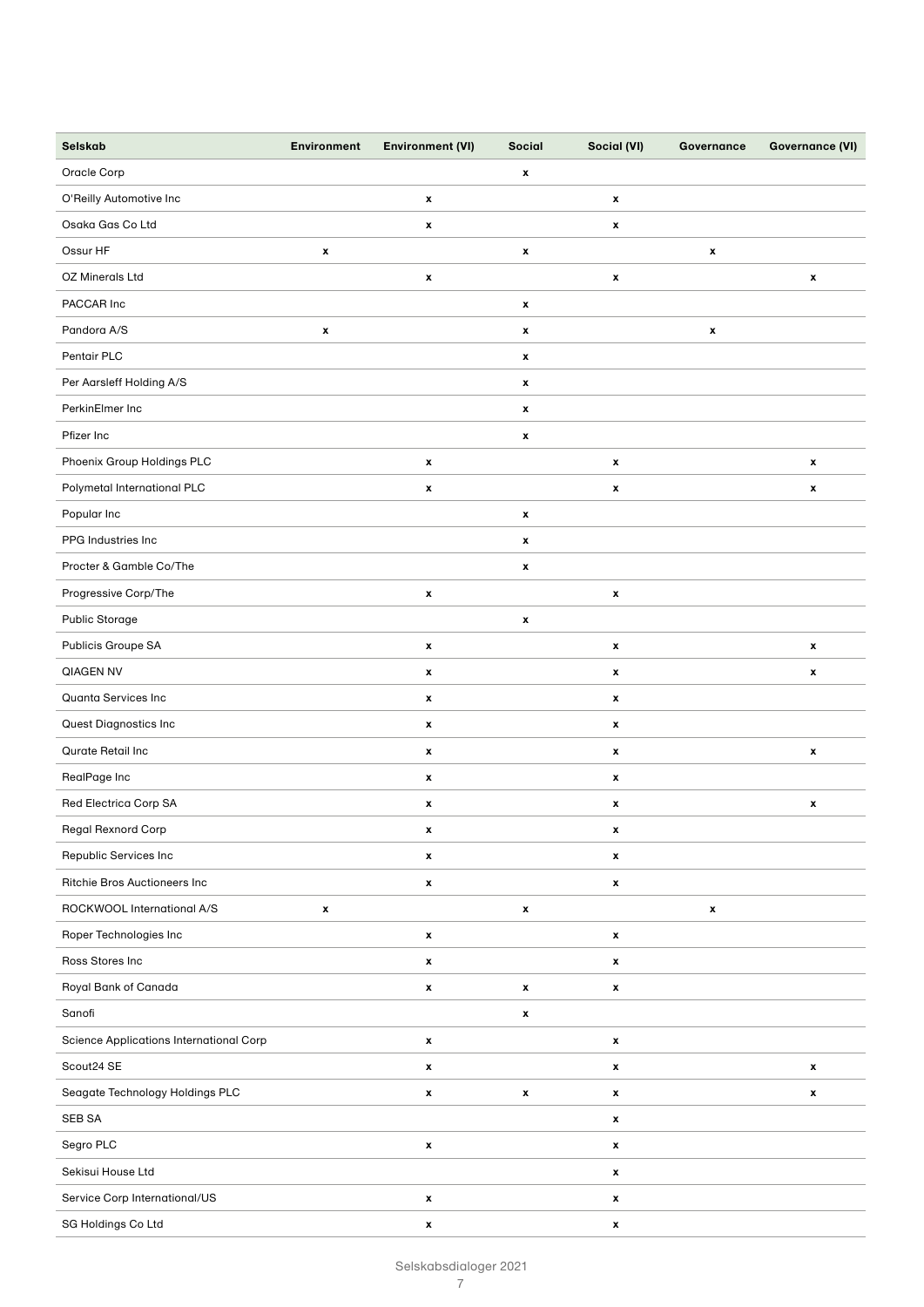| Selskab                            | <b>Environment</b> | <b>Environment (VI)</b> | <b>Social</b>      | Social (VI)        | Governance         | <b>Governance (VI)</b> |
|------------------------------------|--------------------|-------------------------|--------------------|--------------------|--------------------|------------------------|
| Shandong Linglong Tyre Co Ltd      |                    | x                       |                    | x                  |                    | x                      |
| Siemens AG                         |                    | $\pmb{\mathsf{x}}$      |                    | x                  |                    | $\pmb{\mathsf{x}}$     |
| Sika AG                            |                    |                         | x                  |                    |                    |                        |
| Simon Property Group Inc           |                    |                         |                    | x                  |                    |                        |
| Sofina SA                          |                    | $\pmb{\mathsf{x}}$      |                    | $\pmb{\mathsf{x}}$ |                    | $\pmb{\mathsf{x}}$     |
| Sonova Holding AG                  |                    | x                       |                    | x                  |                    | x                      |
| Spectris PLC                       |                    | x                       |                    | x                  |                    |                        |
| Spirax-Sarco Engineering PLC       |                    | x                       |                    | x                  |                    |                        |
| Sprouts Farmers Market Inc         |                    | $\pmb{\mathsf{x}}$      |                    | x                  |                    |                        |
| SS&C Technologies Holdings Inc     |                    | $\pmb{\mathsf{x}}$      | $\pmb{\mathsf{x}}$ | $\pmb{\mathsf{x}}$ |                    |                        |
| Stanley Black & Decker Inc         |                    |                         | $\pmb{\mathsf{x}}$ |                    |                    |                        |
| <b>Starbucks Corp</b>              |                    | $\pmb{\mathsf{x}}$      |                    | x                  |                    | $\pmb{\mathsf{x}}$     |
| STERIS PLC                         |                    | $\pmb{\mathsf{x}}$      |                    | x                  |                    | x                      |
| Stora Enso Oyj                     |                    | $\pmb{\mathsf{x}}$      |                    | x                  |                    | x                      |
| Sugi Holdings Co Ltd               |                    | $\pmb{\mathsf{x}}$      |                    | x                  |                    |                        |
| Sumitomo Mitsui Trust Holdings Inc |                    | $\pmb{\mathsf{x}}$      |                    | x                  |                    |                        |
| Sundrug Co Ltd                     |                    | x                       |                    | x                  |                    |                        |
| Suntory Beverage & Food Ltd        |                    | x                       |                    | x                  |                    | x                      |
| Sweco AB                           |                    | $\pmb{\mathsf{x}}$      |                    | $\pmb{\mathsf{x}}$ |                    | $\pmb{\mathsf{x}}$     |
| TAG Immobilien AG                  |                    | $\pmb{\mathsf{x}}$      |                    | x                  |                    | x                      |
| Takeda Pharmaceutical Co Ltd       |                    | $\pmb{\mathsf{x}}$      |                    | x                  |                    | x                      |
| Tate & Lyle PLC                    |                    | $\pmb{\mathsf{x}}$      | $\pmb{\mathsf{x}}$ | x                  |                    |                        |
| TCM Group A/S                      | $\pmb{\mathsf{x}}$ |                         | $\pmb{\mathsf{x}}$ |                    | $\pmb{\mathsf{x}}$ |                        |
| <b>TDK Corp</b>                    |                    | x                       |                    | x                  |                    |                        |
| Teleperformance                    |                    |                         |                    | x                  |                    |                        |
| Teradyne Inc                       |                    | x                       |                    | x                  |                    |                        |
| Tesco PLC                          |                    |                         |                    | x                  |                    | $\pmb{\mathsf{x}}$     |
| Texas Instruments Inc              |                    |                         | $\pmb{\mathsf{x}}$ |                    |                    |                        |
| Thermo Fisher Scientific Inc       |                    | x                       | $\pmb{\mathsf{x}}$ | x                  |                    |                        |
| Tianma Microelectronics Co Ltd     |                    | $\pmb{\mathsf{x}}$      |                    | x                  |                    |                        |
| T-Mobile US Inc                    |                    | x                       |                    | x                  |                    | x                      |
| Tokyo Electron Ltd                 |                    | $\pmb{\mathsf{x}}$      |                    | $\pmb{\mathsf{x}}$ |                    |                        |
| Tokyo Gas Co Ltd                   |                    | $\pmb{\mathsf{x}}$      |                    | x                  |                    |                        |
| Toro Co/The                        |                    | x                       |                    | $\pmb{\mathsf{x}}$ |                    |                        |
| Toyota Tsusho Corp                 |                    |                         | $\pmb{\mathsf{x}}$ |                    |                    |                        |
| <b>Tractor Supply Co</b>           |                    | x                       |                    | x                  |                    | $\pmb{\mathsf{x}}$     |
| <b>Traton SE</b>                   |                    | x                       |                    | $\pmb{\mathsf{x}}$ |                    | $\pmb{\mathsf{x}}$     |
| Trelleborg AB                      |                    | x                       |                    | x                  |                    | $\pmb{\mathsf{x}}$     |
| Tsuruha Holdings Inc               |                    |                         |                    | x                  |                    |                        |
| <b>UBS Group AG</b>                |                    | x                       |                    | $\pmb{\mathsf{x}}$ |                    |                        |
| Union Pacific Corp                 |                    | x                       |                    | $\pmb{\mathsf{x}}$ |                    |                        |